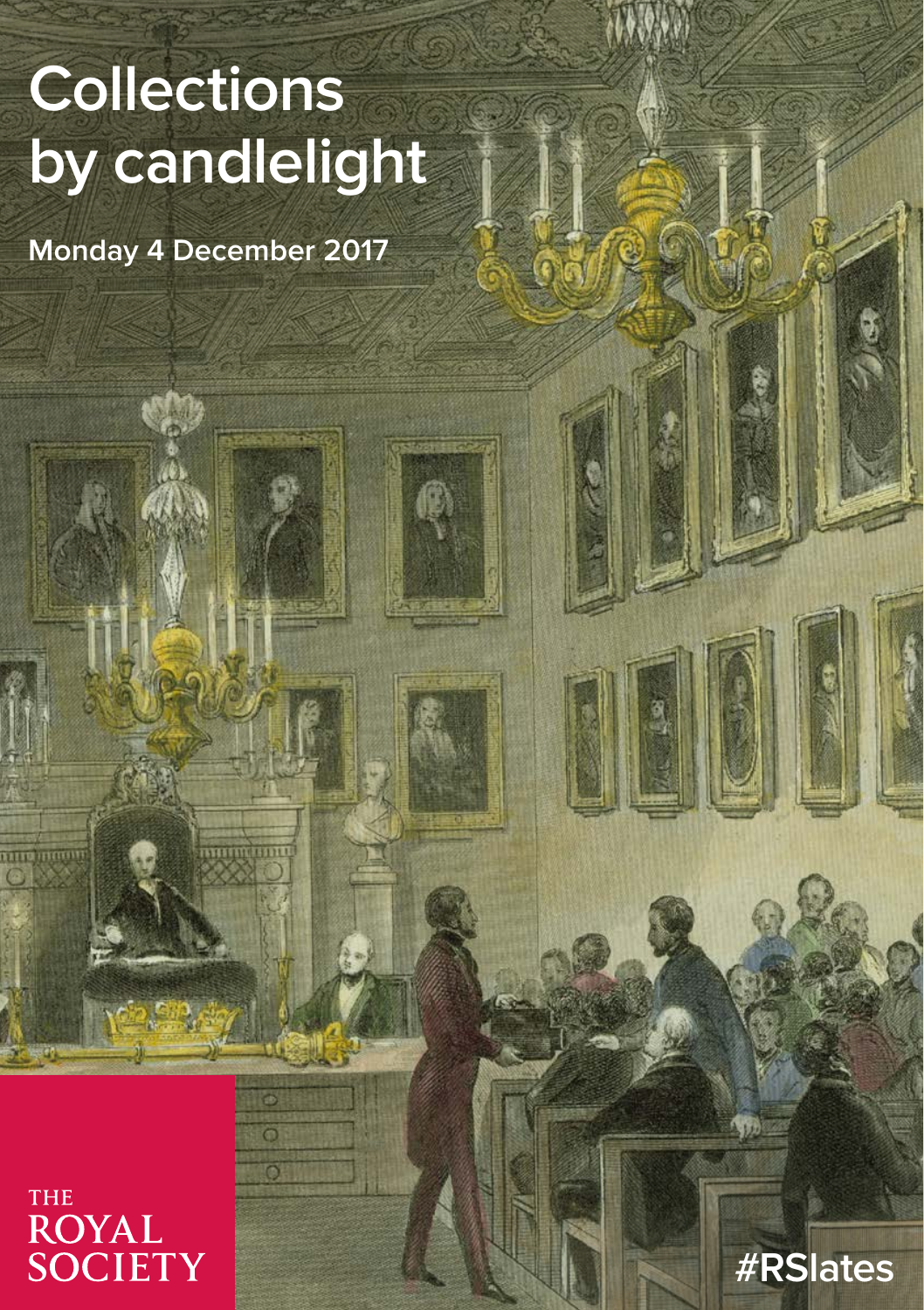## **Welcome**

Welcome to the Royal Society's Collections by candlelight evening. Discuss the electrifying Michael Faraday, try your hand at still drawing and screen-printing of images from our archives and enjoy the treats on offer in our festive food hall. Or simply wander through our beautiful building and discover the Society's incredible history from the portraits, artefacts and exhibits on display.

### **Hidden treasures** Drop-in activity

**6.30pm – 9.30pm City of London Room 3**

Put on your artistic hat and explore some of the amazing artefacts from our archives in this still life drawing workshop.

### **Printmaking through the ages** Drop-in activity

**6.30pm – 9.30pm Wellcome Trust Lecture Hall**

Create your own striking screen print of images from the Royal Society's collections.



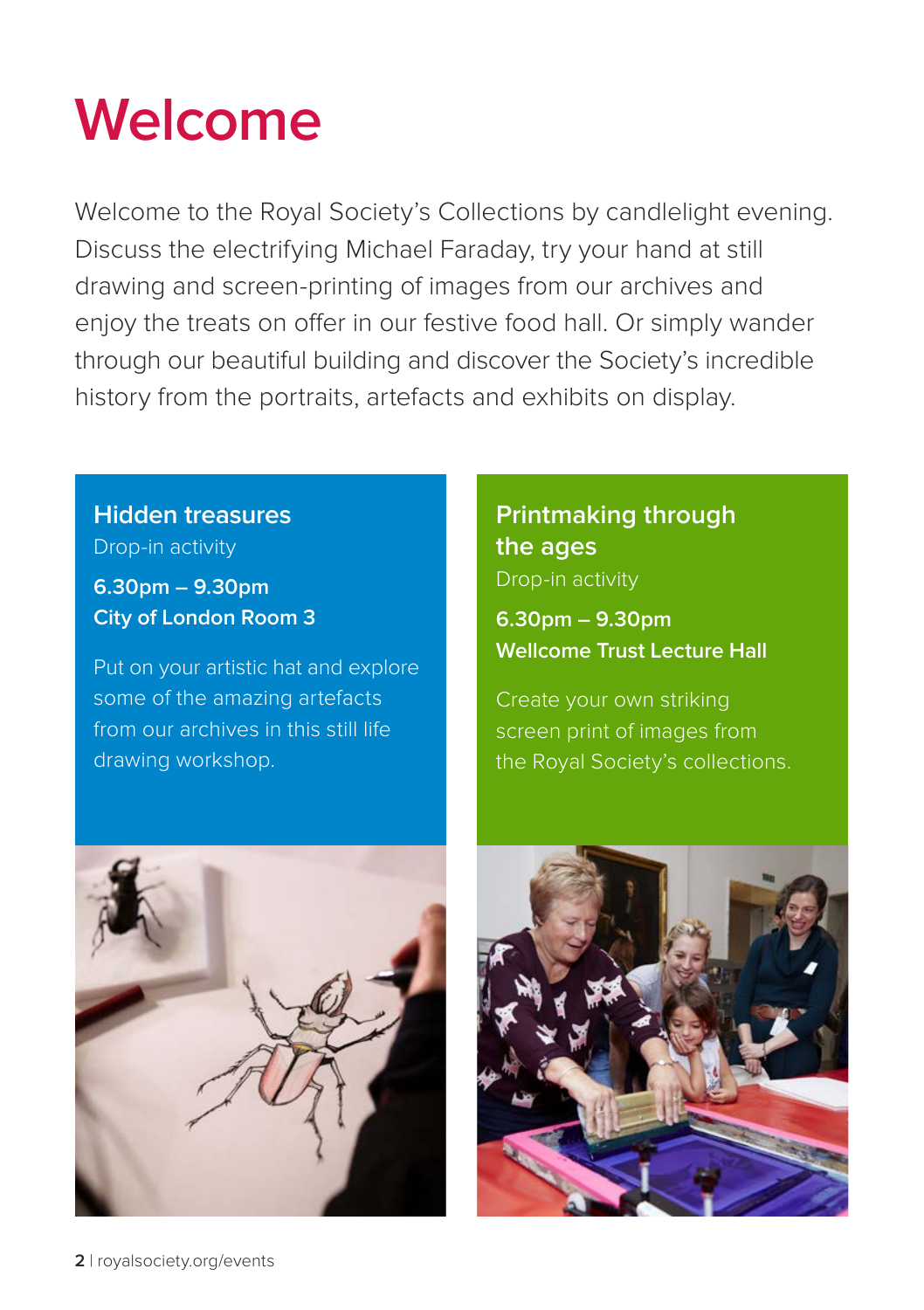### **Women of the Royal Society**

Free exhibition

### **6.30pm – 10pm Basement**

Discover the secret histories of some remarkable women in our



**Who ate all the pies?**  Drop-in activity

### **6.30pm – 10pm City of London Room 1**

Dabble with gastronomy in this festive food hall and try our takes on the classic mince pie. Wash them down afterwards with a special festive cocktail.

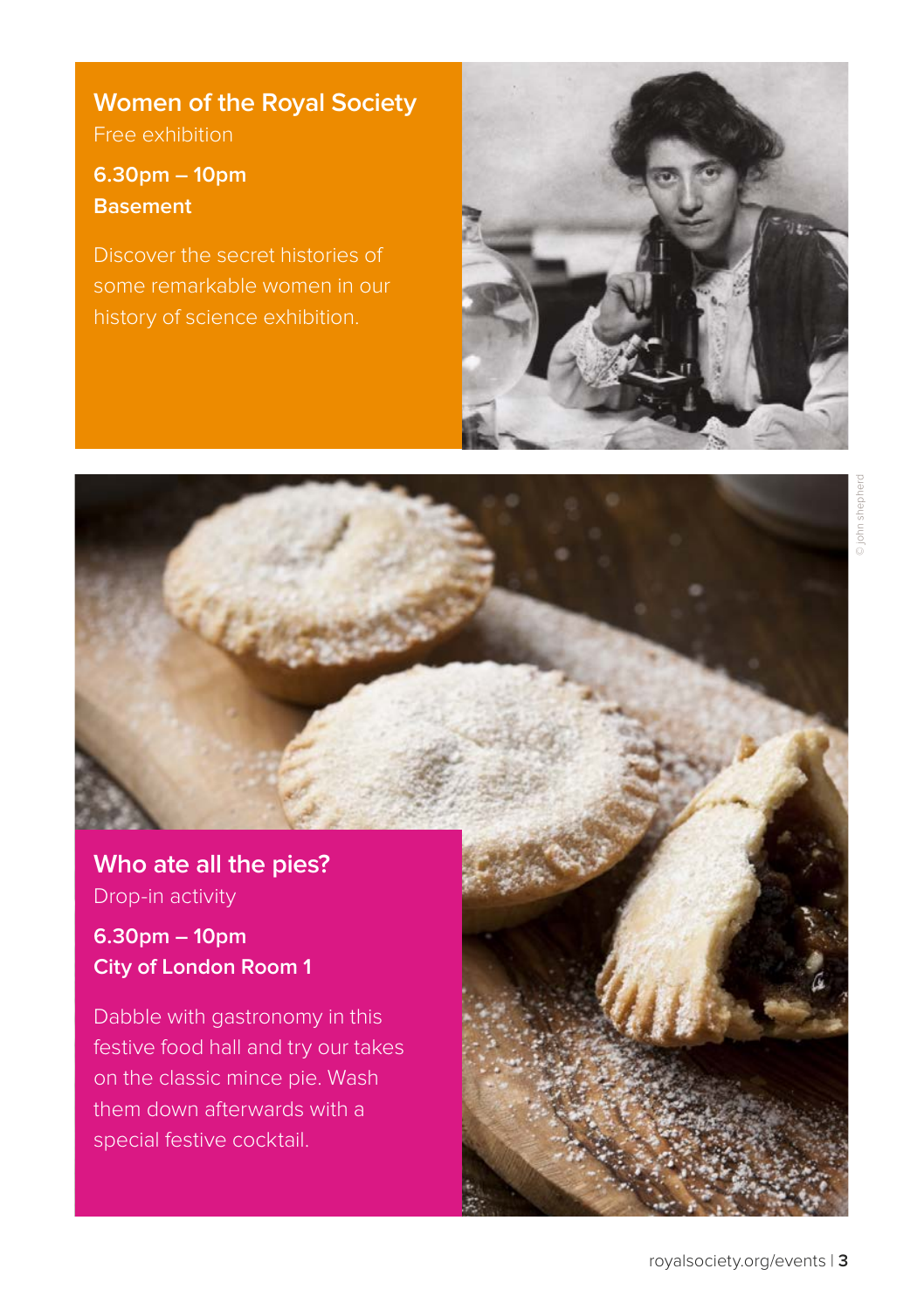**Tales of science past** Drop-in activity

**7pm – 9.30pm (every 30 minutes) City of London Room 2 and the Library**

Uncover the untold secrets of our experts.

**Forgotten books**

**7pm, 8pm, 9pm Kohn Centre**

Talk – first-come, first-served

From the obvious to the obscure, the influential to the dead ends, we combine history and comedy as our performers select their favourite 'forgotten' science books.

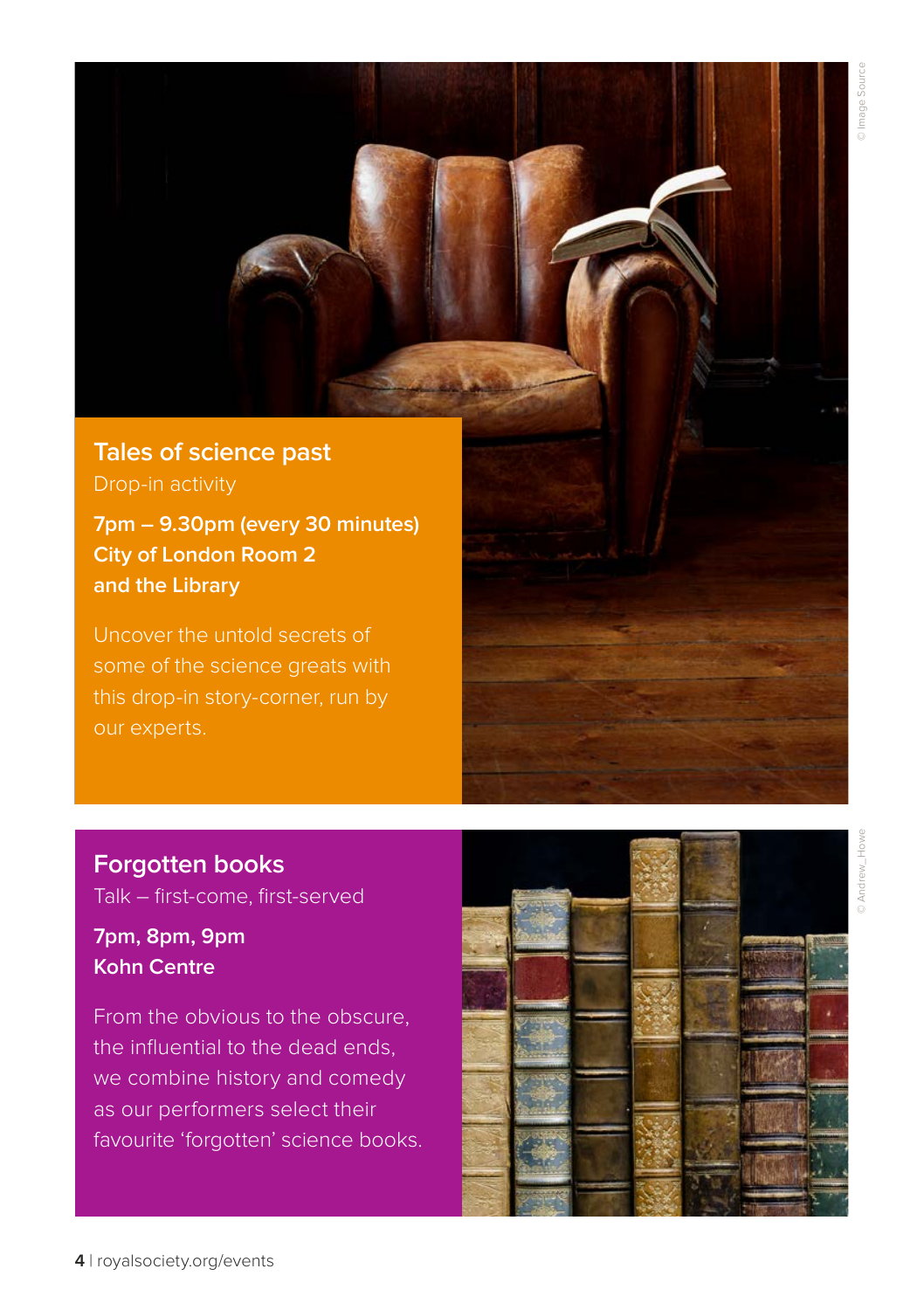

### **Scientists under the spotlight** Drop-in activity

### **7pm – 10pm (every 20 minutes) Wellcome Trust Lecture Hall**

Explore the lives of some of the most celebrated thinkers of their time. Featuring appearances from Charles Darwin, Isaac Newton, Caroline Herschel, Joseph Lister and Samuel Pepys.



### **The genius and legacy of Michael Faraday** Talk – first-come, first-served

### **7.30pm – 8.30pm Dining Room**

Discover Faraday's lasting legacy including his ground-breaking work on electricity and magnetism with pioneering chemist Sir John Meurig Thomas.

### **Explore the building**

### **6.30pm – 10pm**

Why not take the chance to wander through our beautiful building and take inspiration from the portraits, artefacts and exhibits on display?

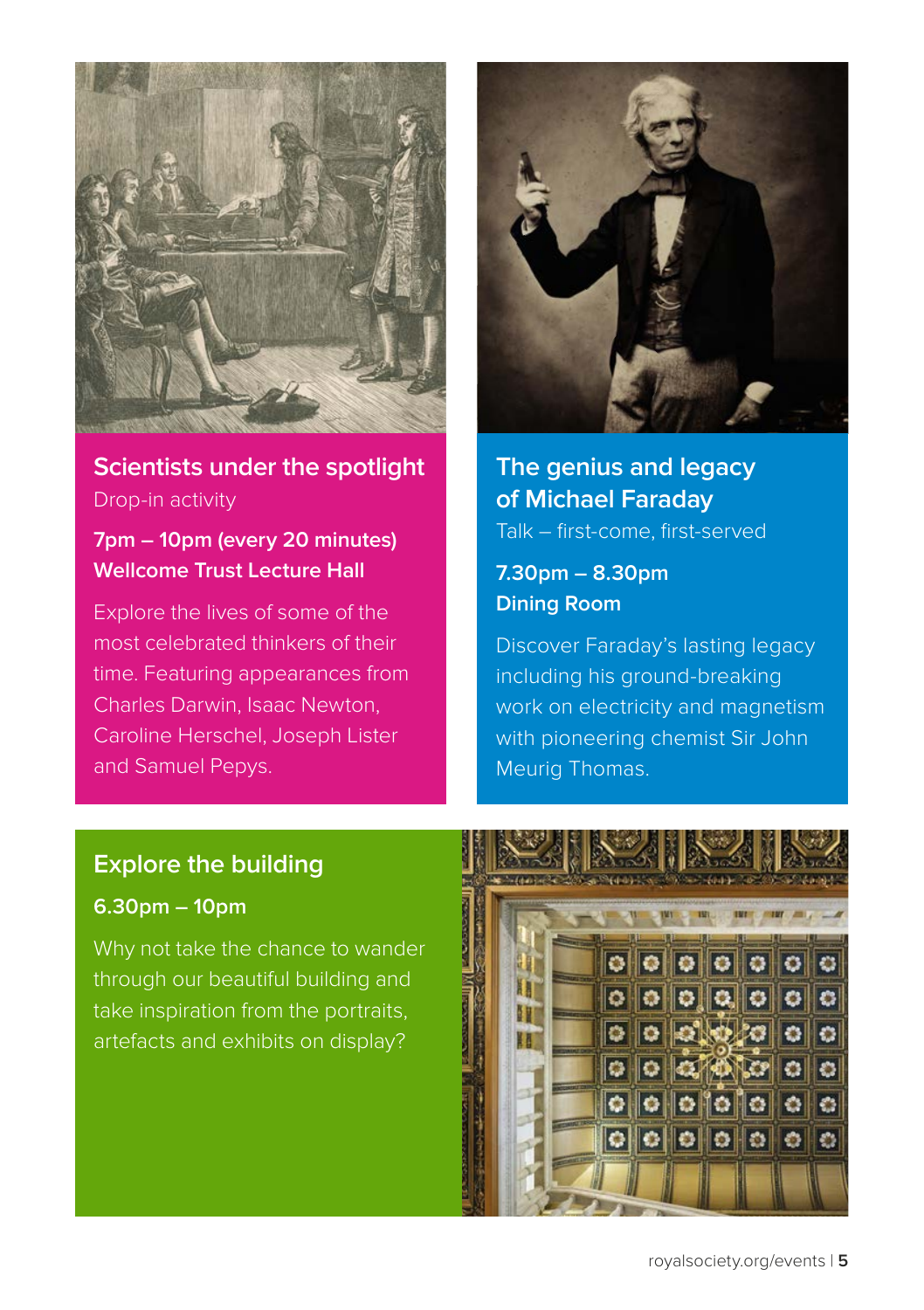## Map

### Ground floor



### **Activites**

- **<sup>1</sup> Hidden treasures**
- **<sup>2</sup> Printmaking through the ages**
- **3 Women of the Royal Society**
- **4 Who ate all the pies?**
- **5** Tales of science past (two locations) **<sup>6</sup> Forgotten books 7 Scientists under the spotlight 8 The genius and legacy of** 
	- **Michael Faraday**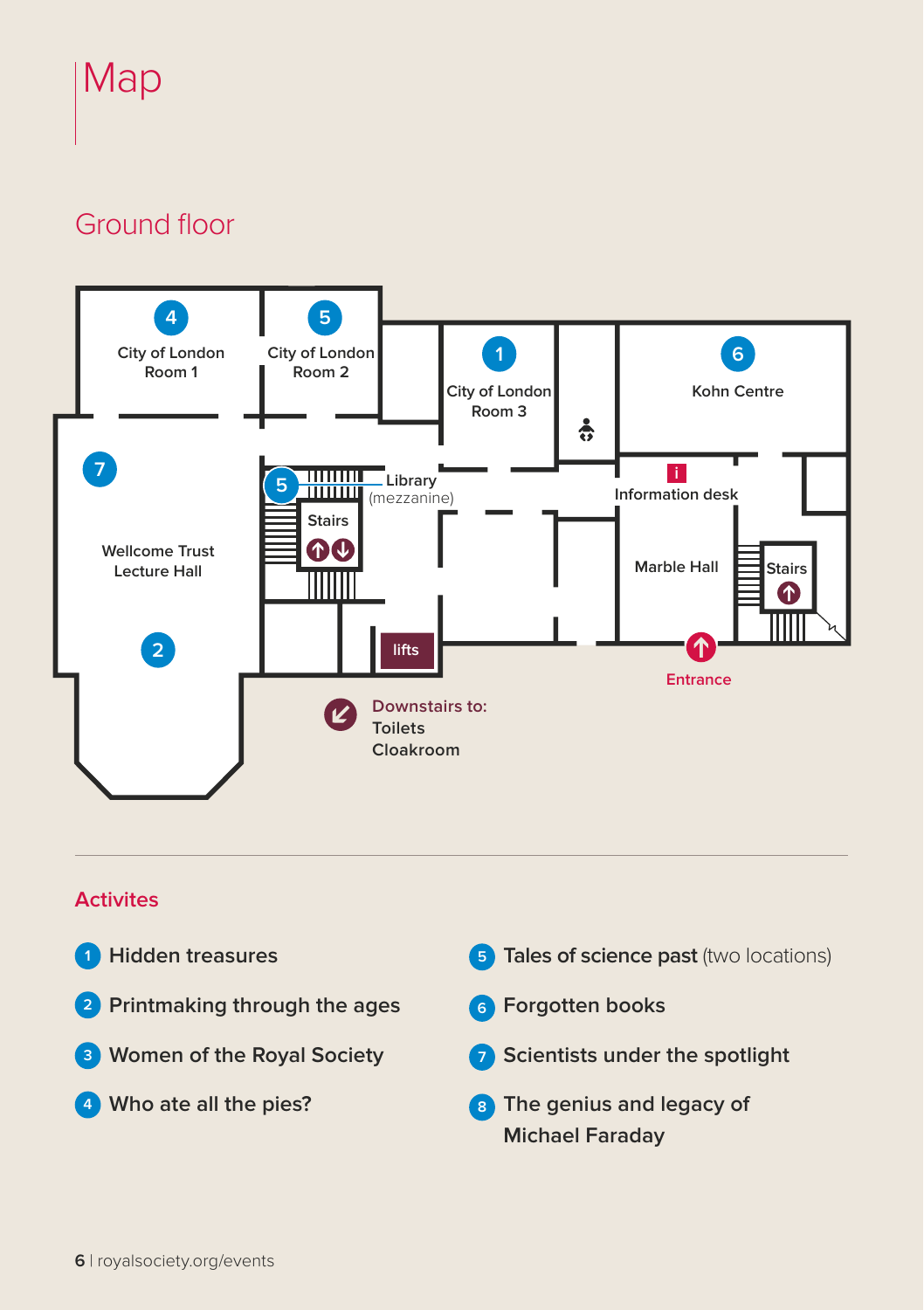### Basement



### **General information**

### **Cloakroom**

### Baby changing facilities

Please note: the baby changing facilities in the basement can only be used by female visitors. Male visitors should speak to a member of staff to access the baby changing facilities on the ground floor.